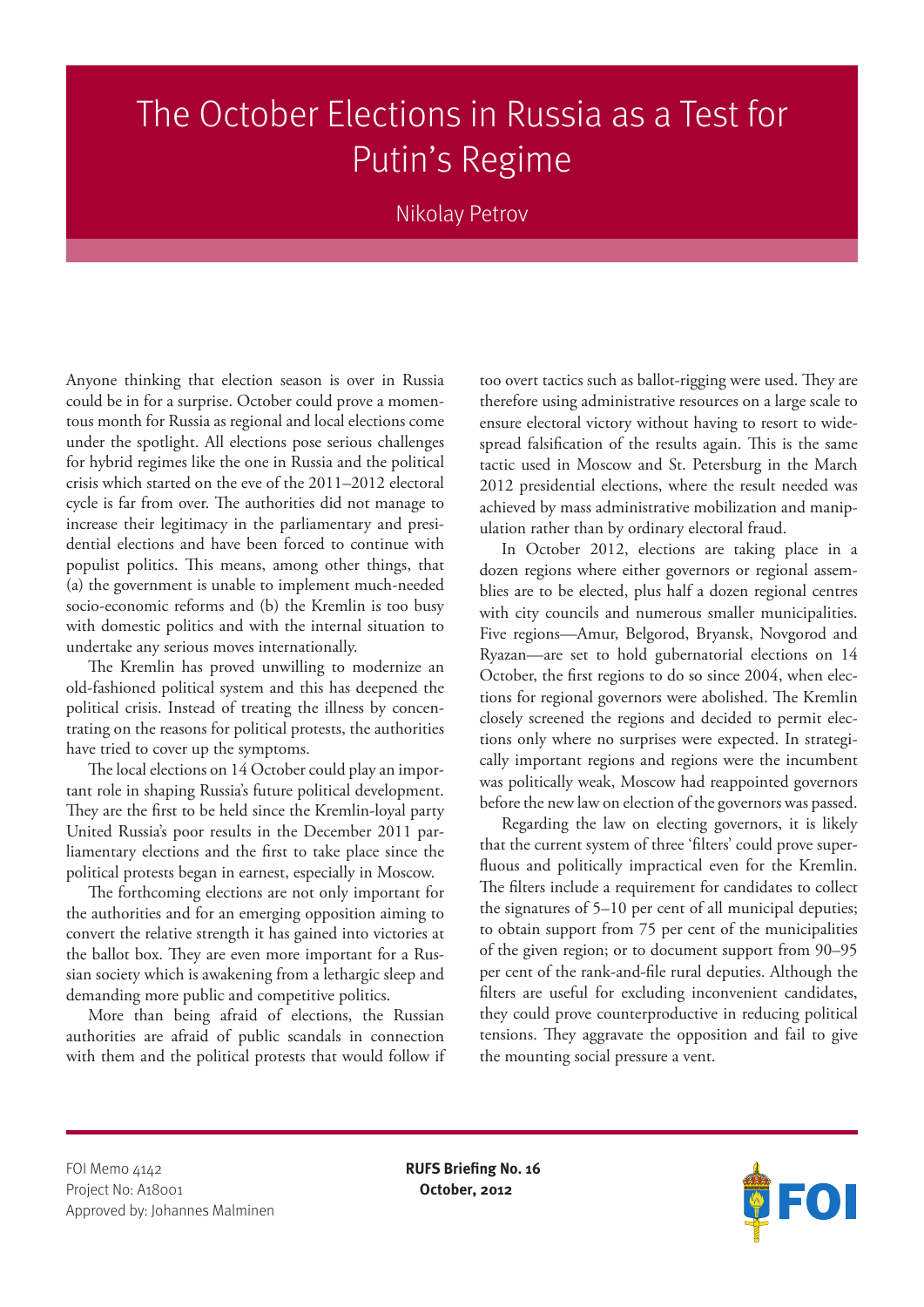

Incumbent governors are favored in each election. They are expected to win easily in the Amur, Belgorod and Novgorod regions, and will encounter some difficulties in the Bryansk and Ryazan regions. The governors to be elected will not enjoy sufficient legitimacy, but this is at least to an extent in the Kremlin's interests –—popular and autonomous heads of regions do not suit the Kremlin.

Apart from the gubernatorial elections, legislative assemblies will be elected in six other areas in October: in Penza, Saratov, Sakhalin and Krasnodar regions and the republics of Udmurtia and North Ossetia. With the authorities keeping a tight rein on the situation, no surprises are expected, with the possible exception of Sakhalin. In the Krasnodar region, where the recent floods and allegations of negligence by the authorities could lead to a backlash vote against United Russia, the government has exchanged the less than popular governor with the speaker of Krasnodar's Duma at the top of United Russia's list. Almost all parliamentary races take place in regions with controlled voting and wide usage of spoiler parties to split the vote. Because of this, United Russia is counting on relative electoral successes.

 United Russia politicians are bracing themselves for serious problems and possible defeat in the elections to city councils in Barnaul, Vladivostok, Kursk, Petropavlovsk-Kamchatsky, Tver, Cherkessk and Yaroslavl, as well as in the mayoral races in Kaliningrad, Nizhny Tagil and Khimki. These are the cities where the strength of the current political system is being tested. The authorities face two problems in these cities: voters who are very critical of the government, especially in the major regional centres, and much greater transparency and public attention, which makes it difficult to employ the kind of electoral manipulation used in the past. The relatively strong results for strong candidates backed by the United Russia in past mayoral races in Krasnoyarsk and Omsk cannot be extended to the party lists in, say, Vladivostok, where the ruling party has lost authority. The municipal elections could thus prove the most interesting.

The Kremlin and regional authorities in many cases still enjoy almost complete control over the election process, but they are afraid to provoke mass protests. They are thus ready to accept a defeat of their candidate, as happened in the Yaroslavl mayoral elections in March–April 2012.

It is for this kind of less controlled elections without a predefined result that authorities are making preparations for future, switching to the single voting day in early September in order to avoid active campaigns in July and August, when everybody is on vacation. The authorities are also trying to make it more difficult for independent observers by introducing new rules of special registration for them.

The authorities thus continue to respond to the political demands for change from an active part of Russian society by employing political manipulations, but these manipulations, however sophisticated, will not defuse the political crisis. There is an old Soviet joke about how different leaders reacted to the fact that the train they were on had come to a standstill. Brezhnev ordered the curtains to be closed and the wagon to be rocked from side to side to create the illusion that the train was moving forward. It looks as if today's Kremlin is behaving in similar fashion.

## *Nikolay Petrov is the chair of the Carnegie Moscow Center's Society and Regions Program.*

The views expressed in this briefing are those of the author and do not necessarily coincide with those of the FOI.

Please visit www.foi.se/russia to find out more about FOI's Russia Project.

Swedish Research Agency Fax: +46 8 5550 3100 SE-164 90 Stockholm **www.foi.se**

FOI Phone: +46 8 5550 3000 Customer: Ministry of Defence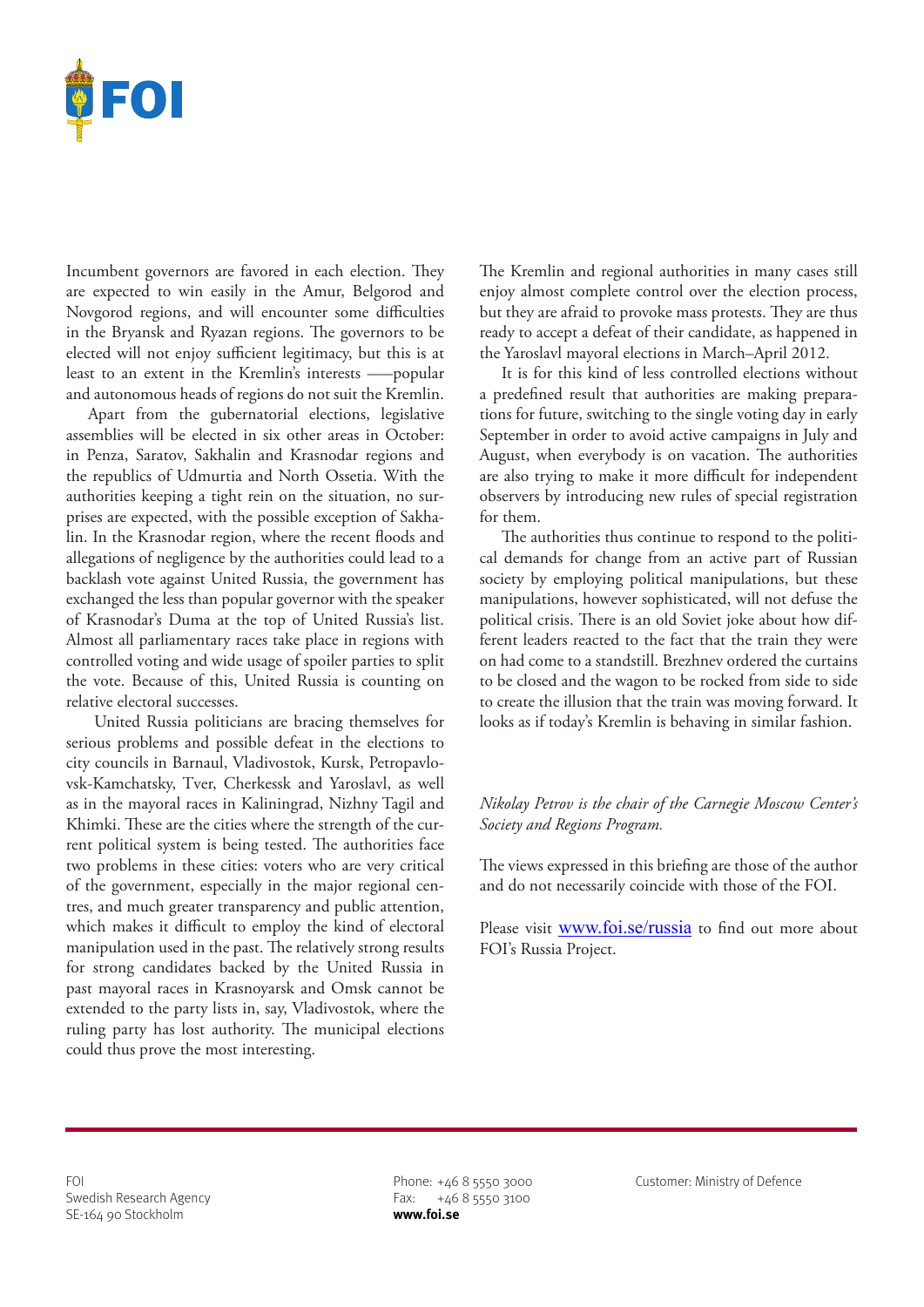



FOI Phone: +46 8 5550 3000 Customer: Ministry of Defence